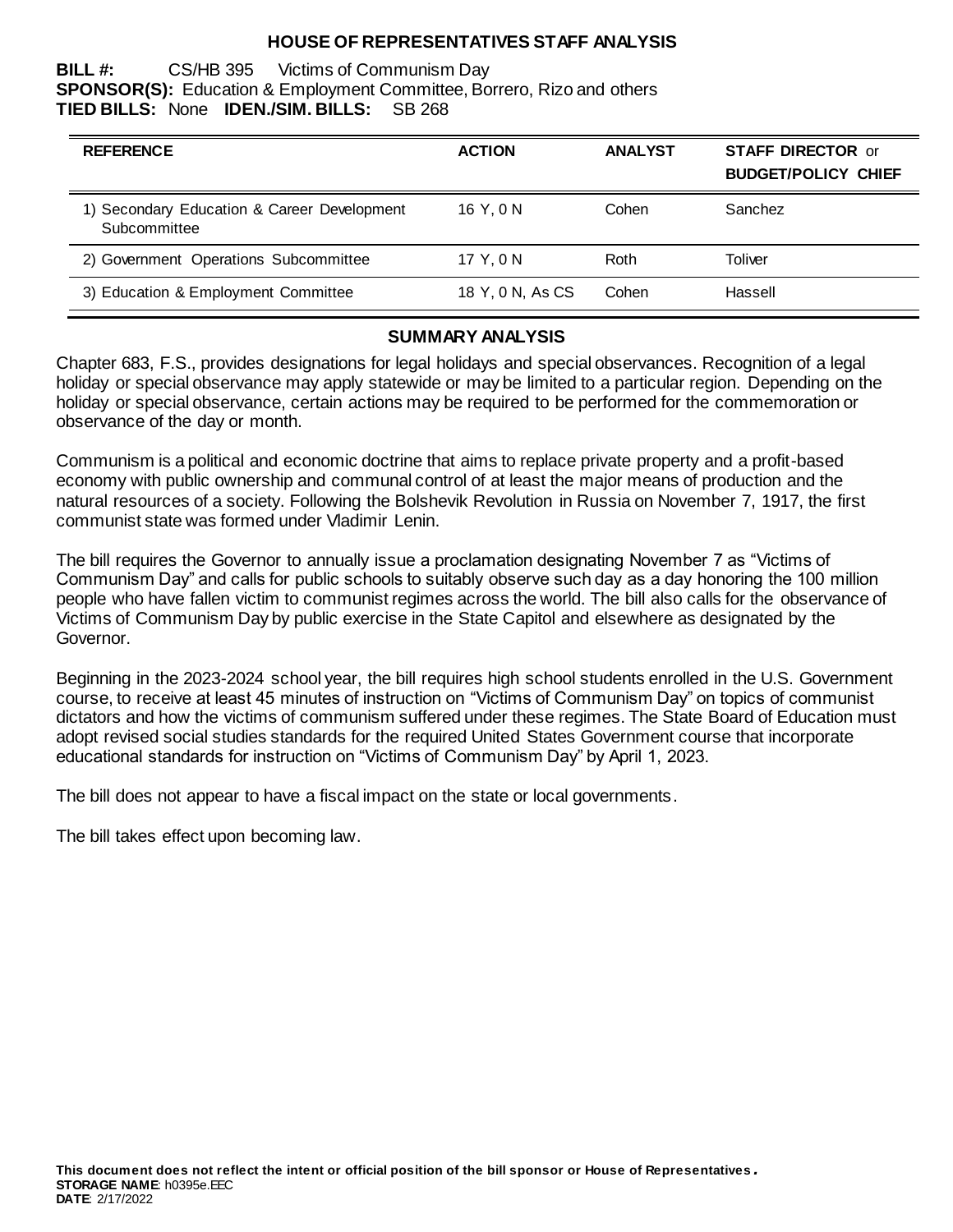## **FULL ANALYSIS**

## **I. SUBSTANTIVE ANALYSIS**

## A. EFFECT OF PROPOSED CHANGES:

## **Background**

#### Legal Holidays and Observances

Chapter 683, F.S., provides designations for legal holidays and special observances. Recognition of a legal holiday or special observance may apply statewide or may be limited to a particular region. For example, "Gasparilla Day"<sup>1</sup> is a legal holiday observed only in Hillsborough County, while "Bill of Rights Day,"<sup>2</sup> if issued by the Governor, applies throughout the state. Depending on the holiday or special observance, certain actions may be required to be performed for the commemoration or observance of the date, day, or month. For example, the Governor may annually issue a proclamation designating April 2 as "Florida State Day" and may designate the week of March 27 to April 2 as "Pascua Florida Week."<sup>3</sup> Florida law recognizes the month of September as "American Founders' Month,"<sup>4</sup> urging all civic, fraternal, and religious organizations and public and private educational institutions to recognize this occasion through appropriate programs and celebrations, and the last full week of classes in September as "Celebrate Freedom Week,"<sup>5</sup> in which public schools are required to include at least three hours of grade-appropriate instruction related to the meaning and importance of the Declaration of Independence in social studies classes.<sup>6</sup>

There are 21 legal holidays<sup>7</sup>established in law and 34 special observances.<sup>8</sup> The state recognizes nine paid holidays that are observed by all state branches and agencies.<sup>9</sup>

### Background on Florida Educational Standards

The educational standards are student-centered expectations from which all curriculum, instruction, and assessments are based. The goal of the standards is to provide concise, developmentally appropriate, and historically accurate information to contribute to an informed citizenry.<sup>10</sup> In compliance with Executive Order 19-32,<sup>11</sup> from February 2019 through early April 2020,<sup>12</sup> the Florida Department of Education (DOE) reviewed and updated its standards on mathematics and English language arts.<sup>13</sup> The process included extensive collection of public opinion, analysis by a committee of experts, and collection of stakeholder input, prior to approval from the State Board of Education at its July 2021 meeting.<sup>14</sup>

 $\overline{a}$ 

<sup>3</sup> Section 683.06, F.S.

**STORAGE NAME**: h0395e.EEC **PAGE: 2** https://www.fldoe.org/policy/state-board-of-edu/meetings/2021/2021-07-14/ (last visited February 17, 2022).

<sup>&</sup>lt;sup>1</sup> Section 683.08, F.S.

<sup>2</sup> Section 683.25, F.S.

<sup>4</sup> Section 683.1455, F.S.

<sup>5</sup> Section 1003.421, F.S.

<sup>6</sup> *See* Florida Department of Education, *American Founders' Month*, http://www.fldoe.org/academics/standards/subject-areas/socialstudies/American-Founders-Month.stml (last visited February 10, 2022).

<sup>7</sup> Section 683.01, F.S.

<sup>8</sup> Sections 683.04 - 683.333, F.S.

<sup>9</sup> Section 110.117(1), F.S. Paid state holidays include: New Year's Day, the Birthday of Martin Luther King, Jr., Memorial Day, Independence Day, Labor Day, Veterans' Day, Thanksgiving Day, the Friday after Thanksgiving, and Christmas Day.

<sup>10</sup> Florida Administrative Code and Florida Administrative Register, *Next Generation Sunshine State Standards – Social Studies, 2021,* available at<https://www.flrules.org/Gateway/reference.asp?No=Ref-13403> (lasted visited February 17, 2022).

<sup>11</sup> State of Florida, *Office of the Governor Executive Order Number 19-32(2019),* available at https://www.flgov.com/wpcontent/uploads/orders/2019/EO\_19-32.pdf.

<sup>12</sup> Florida Department of Education, *Florida Standards Review Timeline Mathematics and English Language Arts,* available at https://www.fldoe.org/core/fileparse.php/18736/urlt/StandardsReviewTimeline.pdf.

<sup>13</sup> *See* CPLAMS, *Florida's B.E.S.T. Standards English Language Arts (2020),* available at

https://cpalmsmediaprod.blob.core.windows.net/uploads/docs/standards/best/la/elabeststandardsfinal.pdf; *See also* CPLAMS, *Florida's B.E.S.T. Standards Mathematics (2020),* available at

https://cpalmsmediaprod.blob.core.windows.net/uploads/docs/standards/best/ma/mathbeststandardsfinal.pdf.

<sup>14</sup> Florida Department of Education, *State Board of Education July 14, 2021 Meeting Agenda*, available at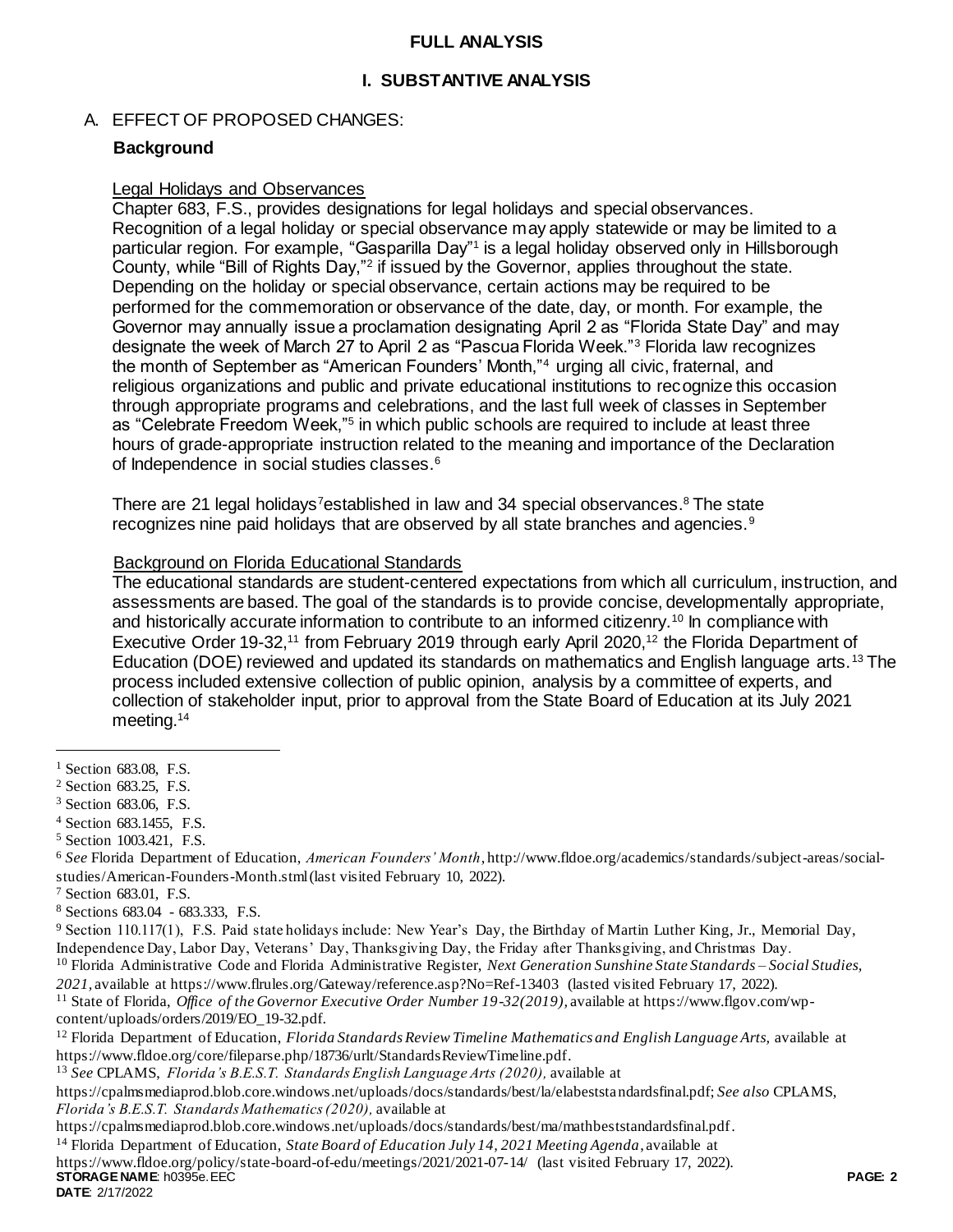## Social Studies Educational Standards

In July 2021, the State Board of Education adopted the updated Next Generation Sunshine State Standards for Social Studies,<sup>15</sup> incorporating revised civics and government standards<sup>16</sup> and new standards for Holocaust education.<sup>17</sup> These current standards incorporate lessons on communism, including a Grade 7 standard requiring students to analyze the advantages of capitalism and the free market in the United States over government-controlled economic systems, such as capitalization.<sup>18</sup>

## Victims of Communism Day

The first national day recognizing victims of communism was November 7, 2017. Currently, five states have officially recognized November 7 as "Victims of Communism Memorial Day,"<sup>19</sup> and eight other states have filed similar legislation, including Florida.<sup>20</sup>

#### History of Communism

Communism is a political and economic doctrine that aims to replace private property and a profitbased economy with public ownership and communal control of at least the major means of production and the natural resources of a society.<sup>21</sup> Vladimir Lenin is recognized as being the leader of the world's first communist state, following the Bolshevik Revolution in Russia on November 7, 1917.<sup>22</sup>

### *Karl Marx*

Karl Marx (Marx) was a German economist, philosopher, and historian who lived between 1818 and 1883. He was a prominent voice in the debate against capitalism, writing the famous books *The Communist Manifesto* and *Das Kapital* and inspiring many global political communist movements around the world.<sup>23</sup>

### *Vladimir Lenin*

On November 6 and 7, 1917, leftist revolutionaries led by Bolshevik Party leader Vladimir Lenin (Lenin) launched a coup d'état against the existing provisional government. The provisional government had been assembled by a group of leaders from Russia's bourgeois capitalist class. Lenin instead called for a Soviet government that would be ruled directly by councils of soldiers, peasants, and workers.<sup>24</sup>

<span id="page-2-0"></span>The Bolsheviks and their allies occupied government buildings and other strategic locations in Petrograd (now Saint Petersburg, Russia)<sup>25</sup> and soon formed a new government with Lenin as its head. Lenin became the dictator of the world's first communist state.<sup>26</sup>

 $\overline{a}$ 

<sup>15</sup> FDOE, *supra* note 14.

<sup>&</sup>lt;sup>16</sup> Staff of the Florida House of Representatives, *Legislative Bill Analysis for CS/HB 807* (2019). The bill required the Commissioner of Education to review current state-adopted instructional and evaluation materials in civics education by December 31, 2019 and recommend improvements, while the DOE reviewed civics education course standards by December 31, 2020.

<sup>17</sup> Staff of the Florida House of Representatives, *Legislative Bill Analysis for CS/CS/HB 1213* (2020).

<sup>18</sup> Florida Administrative Code and Florida Administrative Register, *supra* note 10.

<sup>19</sup>*See* Idaho Legislature, *2020 Legislation: Senate Concurrent Resolution 119*, available at

<https://legislature.idaho.gov/sessioninfo/2020/legislation/scr119/> (last visited February 14, 2022); *See also* Texas Legislature Online, Bill" HB 1057, available a[t https://capitol.texas.gov/BillLookup/History.aspx?LegSess=87R&Bill=HB1057](https://capitol.texas.gov/BillLookup/History.aspx?LegSess=87R&Bill=HB1057) (last visited February 14, 2022).

<sup>20</sup> Victimsofcommunis m.org, *Victims of Communism Memorial Day,* available at

https://victimsofcommunism.org/programs/memory/voc-day/ (last visited February 10, 2022). The states that officially recognize "Victims of Communism Day" are Alabama, Utah, Texas, Idaho, and Virginia. The eight states with legislation filed to recognize the victims of communism are Arizona, Arkansas, Florida, Illinois, Missouri, New Jersey, Pennsylvania, and South Carolina.

<sup>21</sup> Britannica.com, *Communism*, available at https://www.britannica.com/topic/communism (last visited February 10, 2022).

<sup>22</sup> History.com, *Communism Timeline*, available at https://www.history.com/topics/russia/communism-timeline (last visited February 10, 2022).

<sup>23</sup> Corporate Finance Institute, *Karl Marx*, available at https://corporatefinanceinstitute.com/resources/knowledge/economics/karlmarx/ (last visited February 10, 2022).

<sup>24</sup> History.com, *Russian Revolution* (updated February 28, 2020), available at https://www.history.com/topics/russia/russian-revolution (last visited February 10, 2022).

**STORAGE NAME**: h0395e.EEC **PAGE: 3** <sup>25</sup> Britannica.com, *St. Petersburg,* available at https://www.britannica.com/place/St-Petersburg-Russia (last visited February 10, 2022). <sup>26</sup> History.com, *Russian Revolution supra*, F[N 24.](#page-2-0)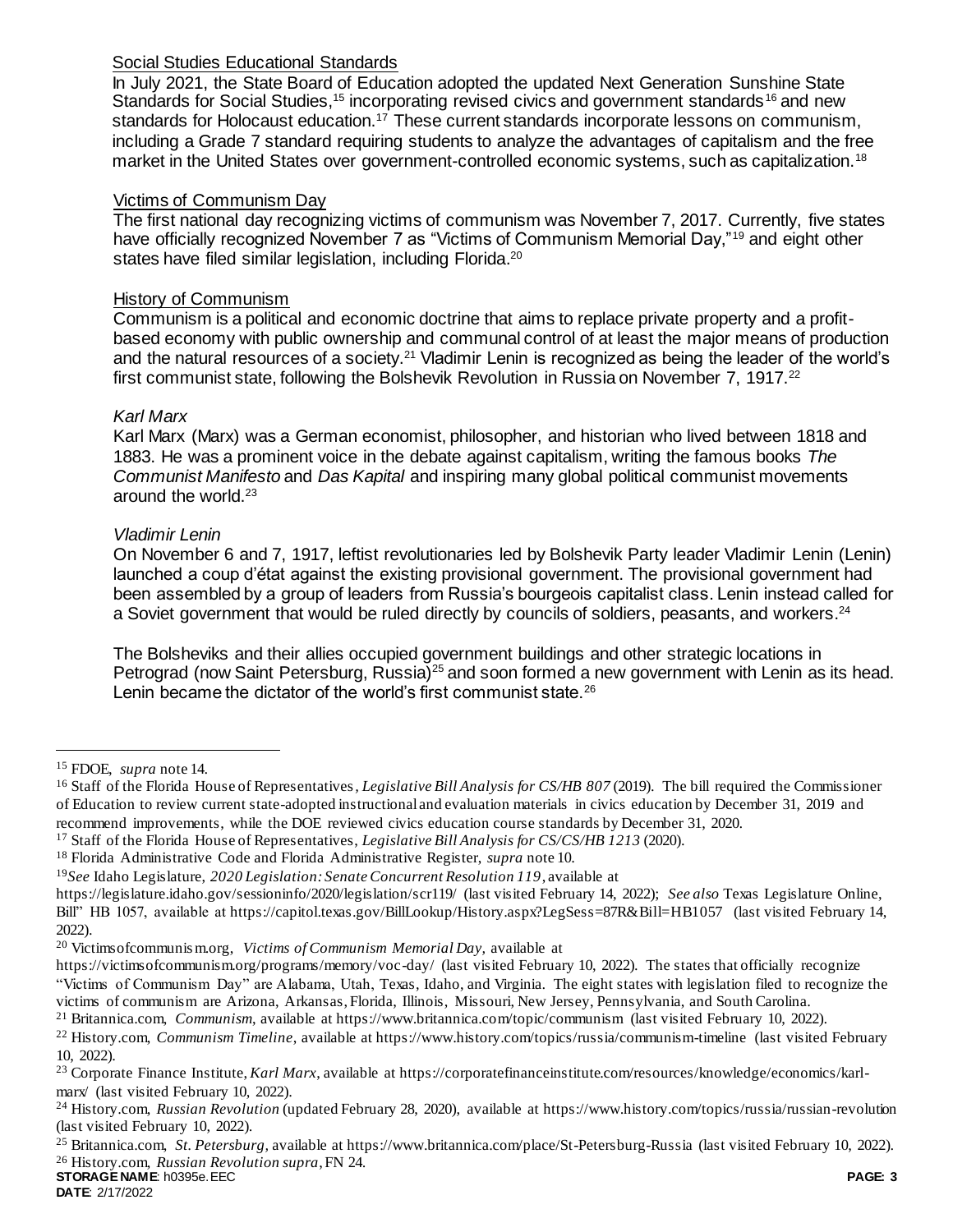#### *Joseph Stalin*

In 1912, Lenin appointed Joseph Stalin (Stalin) to serve on the first Central Committee of the Bolshevik Party. After the Bolsheviks seized power in Russia in November 1917, Stalin climbed the party ladder, and in 1922 he became secretary general of the Central Committee of the Communist Party.<sup>27</sup>

After Lenin died in 1924, Stalin won the power struggle for control of the Communist Party. By the late 1920s, Stalin had become dictator of the Soviet Union and launched a series of five-year plans intended to transform the Soviet Union from a peasant society into an industrial superpower. His development plan was centered on government control of the economy and included the forced collectivization of Soviet agriculture, in which the government took control of farms. Millions of farmers refused to cooperate with Stalin's orders and were shot or exiled as punishment. The forced collectivization also led to widespread famine across the Soviet Union that killed millions.<sup>28</sup>

During the second half of the 1930s, Stalin instituted the Great Purge, a series of campaigns designed to rid the Communist Party, the military, and other parts of Soviet society from those he considered a threat. It is estimated that Stalin was responsible for the deaths of 20 million people during his rule.<sup>29</sup>

### *Mao Zedong*

In 1921, Mao Zedong (Zedong) became one of the inaugural members of the Chinese Communist Party. Zedong later helped establish the Soviet Republic of China and was elected chairman of the small republic. He developed a small but strong army of guerilla fighters, and directed the torture and execution of any dissidents who defied party law.<sup>30</sup>

In 1937, the Japanese Imperial Army invaded China, forcing Chiang Kai-shek (Kai-shek) -the Chinese leader– to flee the capital. Unable to fight a war on two fronts, Kai-shek reached out to the Communists for a truce and support. During this time, Zedong established himself as a military leader and, with aid from Allied forces, helped fight the Japanese. With the Japanese defeat in 1945, Zedong set his sights on controlling all of China. China entered into a civil war, and on October 1, 1949, in Tiananmen Square, Zedong announced the establishment of the People's Republic of China. Over the next few years, Zedong instituted sweeping land reform, sometimes through persuasion and other times through coercion, using violence and terror when he deemed it necessary. He seized warlord land, converting it into people's communes. When faced with wide discontent with his policies, he labeled his dissenters as "rightists" and imprisoned thousands of them.<sup>31</sup>

In January 1958, Zedong launched the "Great Leap Forward," attempting to increase agricultural and industrial production. At first, reports were promising, with accounts of overwhelming advancement. However, agricultural production did not come close to expectations, and reports of massive steel production proved to be false. Within a year, a famine set in and entire villages died of starvation. An estimated 40 million people died of hunger between 1959 and 1961.<sup>32</sup>

## *Fidel Castro*

After graduating from law school in 1950, Fidel Castro (Castro) joined the Cuban People's Party. When former Cuban president, Fulgencio Batista, overthrew the government, Castro began to organize a rebel force in 1953 with the purpose of ousting the Batista government. Eventually, Castro's forces defeated the Cuban government, and Castro became the commander in chief of Cuba's new provisional government. By 1959, Castro had taken effective political power into his own hands and

l

<sup>27</sup> History.com, *Joseph Stalin* (updated April 27, 2021) available at https://www.history.com/topics/russia/joseph-stalin (last visited February 10, 2022).

<sup>28</sup> *Id.*

<sup>29</sup> *Id.* 

<sup>30</sup> Biography.com, *Mao Tse-tung Biography* (April 27, 2017), available at https://www.biography.com/political-figure/mao-tse-tung (last visited February 10, 2022).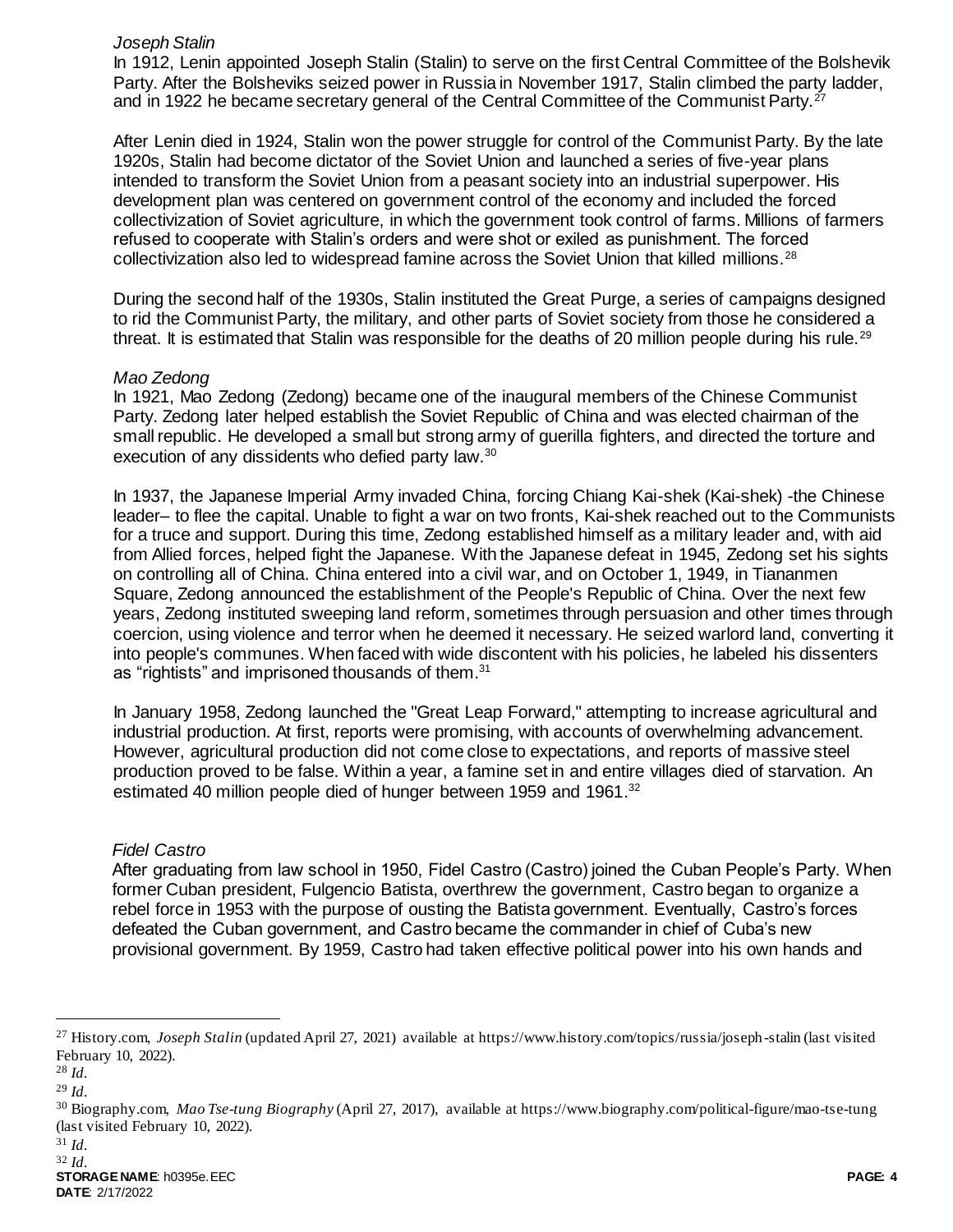began to nationalize private commerce and industry, expropriate American businesses and agricultural estates, institute sweeping land reforms, and build a partnership with the Soviet Union.<sup>33</sup>

In 1962, the Soviet Union began deploying nuclear missiles to Cuba that could reach American cities, beginning the Cuban Missile Crisis. The crisis ended when the Soviet Union agreed to withdraw its missiles in exchange for the United States withdrawing its missiles from Turkey and no longer seeking to overthrow Castro's regime. Castro continued to expand his dictatorial control over Cuba, suppressing all political dissent and opposition, inspiring many Cubans to immigrate to the United States.<sup>34</sup>

#### *Pol Pot*

In 1949, Pol Pot (Pot) left Cambodia for Paris, joining the French Communist Party and joined a group of young left-wing Cambodian nationalists, who later became his fellow leaders in the Khmer Rouge. He returned to Cambodia, and spent 12 years building the Communist Party.<sup>35</sup>

In 1975, Pot led the Khmer Rouge guerrilla forces to overthrow the existing Cambodian regime. It is estimated that from 1975 to 1979, under the leadership of Pol Pot, the government caused the deaths of over one million people through forced labor, starvation, disease, torture, or execution while carrying out a program of radical social and agricultural reforms.<sup>36</sup>

#### *Nicolás Maduro*

After the death of Hugo Cháves (Cháves) in 2013, Nicolás Maduro (Maduro) became the President of Venezuela, a position he has had held ever since. Maduro is a strong supporter of *chavismo,* the socialist political ideology championed by Cháves. After Maduro was first narrowly elected, protests erupted, causing Maduro to imprison many prominent critics. Meanwhile, depressed world oil prices and a lack of strong industrial development caused the economy to struggle, resulting in widespread shortages. After multiple attempts to remove him from office failed, Maduro further consolidated his power by declaring a renewable state of emergency in May 2016, allowing him to maneuver around the legislature. Since the Supreme Court includes many of Maduro's supporters, the legislature's authority has continued to dwindle.<sup>37</sup>

As violent protests against his leadership continued in which many Venezuelan citizens were injured and killed, Maduro characterized them as attempted coups inspired by a U.S.-supported capitalist conspiracy. When Maduro won re-election in 2018, a number of international organizations and countries, including the United States and European Union, condemned the election as illegitimate. Maduro rejected supplies of food and medicine delivered from the United States, and continued to repress all protestors and political challengers, supported by the vast majority of the Venezuelan military.<sup>38</sup>

#### Requirements for a Standard High School Diploma

Receipt of a standard high school diploma requires successful completion of 24 credits, an International Baccalaureate curriculum, or an Advanced International Certificate of Education curriculum.<sup>39</sup> Of the 24 required credits, three credits must be in social studies.<sup>40</sup> Social studies courses must incorporate a comparative discussion on political ideologies, such as communism and totalitarianism, that conflict with the principles of freedom and democracy essential to the founding principles of the United States.<sup>41</sup> A student must earn one credit in United States History; one credit in World History; one-half credit in Economics; and one-half credit in United States Government.<sup>42</sup> Course standards for World

l

<sup>41</sup> *Id.*

<sup>33</sup> Britannica.com, *Fidel Castro,* available at https://www.britannica.com/biography/Fidel-Castro (last visited February 10, 2022). <sup>34</sup> *Id.*

<sup>35</sup> Britannica, *Pol Pot: Cambodian Political Leader*, available at https://www.britannica.com/biography/Pol-Pot (last visited February 10, 2022).

<sup>36</sup> *Id.*

<sup>37</sup> Britannica, *Nicolás Maduro,* available at https://www.britannica.com/biography/Nicolas-Maduro (last visited February 10, 2022). <sup>38</sup> *Id.*

<sup>39</sup> Section 1003.4282(1)(a), F.S.

<sup>40</sup> Section 1003.4282(3)(d), F.S.

<sup>42</sup> *Id.*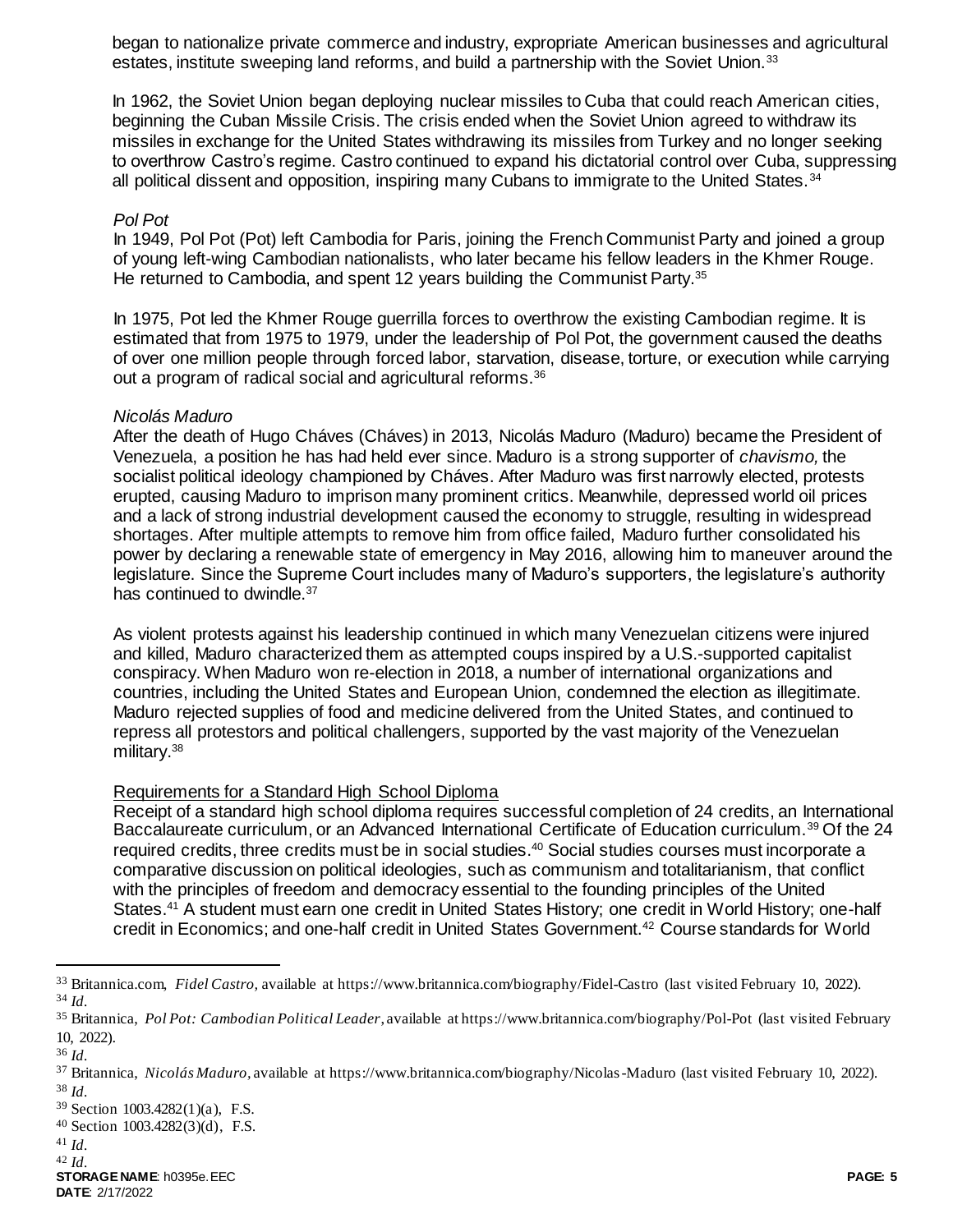History include comparing the philosophies of capitalism, socialism, and communism; identifying factors that led to the decline and fall of communism in the Soviet Union and Eastern Europe; and analyzing the successes and failures of democratic reform efforts in other countries and regions.<sup>43</sup> Course standards for United States Government include evaluating and defending positions on the founding ideals and principles of American government, explaining how nations are governed differently, and comparing indicators of democratization in other countries, among others. 44

Beginning with the 2022-2023 school year,<sup>45</sup> high school students enrolled in the United States Government class required by s.1003.4282, F.S., must include a comparative discussion of political ideologies such as communism and totalitarianism. <sup>46</sup> School districts are required to submit and post on the school district website, annually by December 1, implementation plans for providing instruction in certain subjects, including instruction on the victims of communism and other political ideologies. The implementation plan must include the methods for delivering instruction for each grade level, instructor qualifications, and the materials and resources utilized to deliver instruction.<sup>47</sup>

## **Effect of the Bill**

The bill requires the Governor to annually issue a proclamation designating November 7 as "Victims of Communism Day" and calls for public schools to suitably observe such day as a day honoring the 100 million people who have fallen victim to communist regimes across the world. The bill also calls for the observance of Victims of Communism Day to be suitably observed by public exercise in the State Capitol and elsewhere as may be designated by the Governor.

The bill specifies that if November 7 falls on a day that is not a school day, Victims of Communism Day must be observed in public schools on the preceding school day or on such school day as may be designated by local school authorities.

Beginning in the 2023-2024 school year, the bill requires high school students enrolled in the U.S. Government class, required for a standard high school diploma, to receive at least 45 minutes of instruction on "Victims of Communism Day" on topics such as Mao Zedong and the Cultural Revolution, Joseph Stalin and the Soviet System, Fidel Castro and the Cuban Revolution, Vladimir Lenin and the Russian Revolution, Pol Pot and the Khmer Rouge, and Nicolás Maduro and the Chavismo movement, and how victims suffered under these regimes through suppression of speech, poverty, starvation, migration, and systemic lethal violence. By April 1, 2023, the State Board of Education must adopt revised social studies standards for the required United States Government course that incorporate the updated educational standards for instruction on "Victims of Communism Day."

## B. SECTION DIRECTORY:

Section 1. Creates s. 683.334, F.S., requiring the Governor to proclaim November 7 of each year as "Victims of Communism Day"; requiring the day to be observed in public schools and by public exercise; requiring a day other than November 7 to be observed by public schools under a specified circumstance; requiring certain high school students to receive specified instruction.

Section 2. Provides the bill takes effect upon becoming law.

l

<sup>43</sup> *See* CPALMS, *World History Course Standards*, available at https://www.cpalms.org/Public/PreviewCourse/Preview/4473 (last visited February 10, 2022).

<sup>44</sup> *See* CPALMS, *United States Government Course Standards*, available at

https://www.cpalms.org/Public/PreviewCourse/Preview/633 (last visited February 10, 2022).

<sup>45</sup> *See* ch. 2021-158, Laws of Fla.

<sup>46</sup> Section 1003.4282(3)(d), F.S.

**STORAGE NAME**: h0395e.EEC **PAGE: 6 DATE**: 2/17/2022 <sup>47</sup> Rule 6A-1.094124, F.A.C. Rule is currently being revised to incorporate educational standards on the victims of communism.